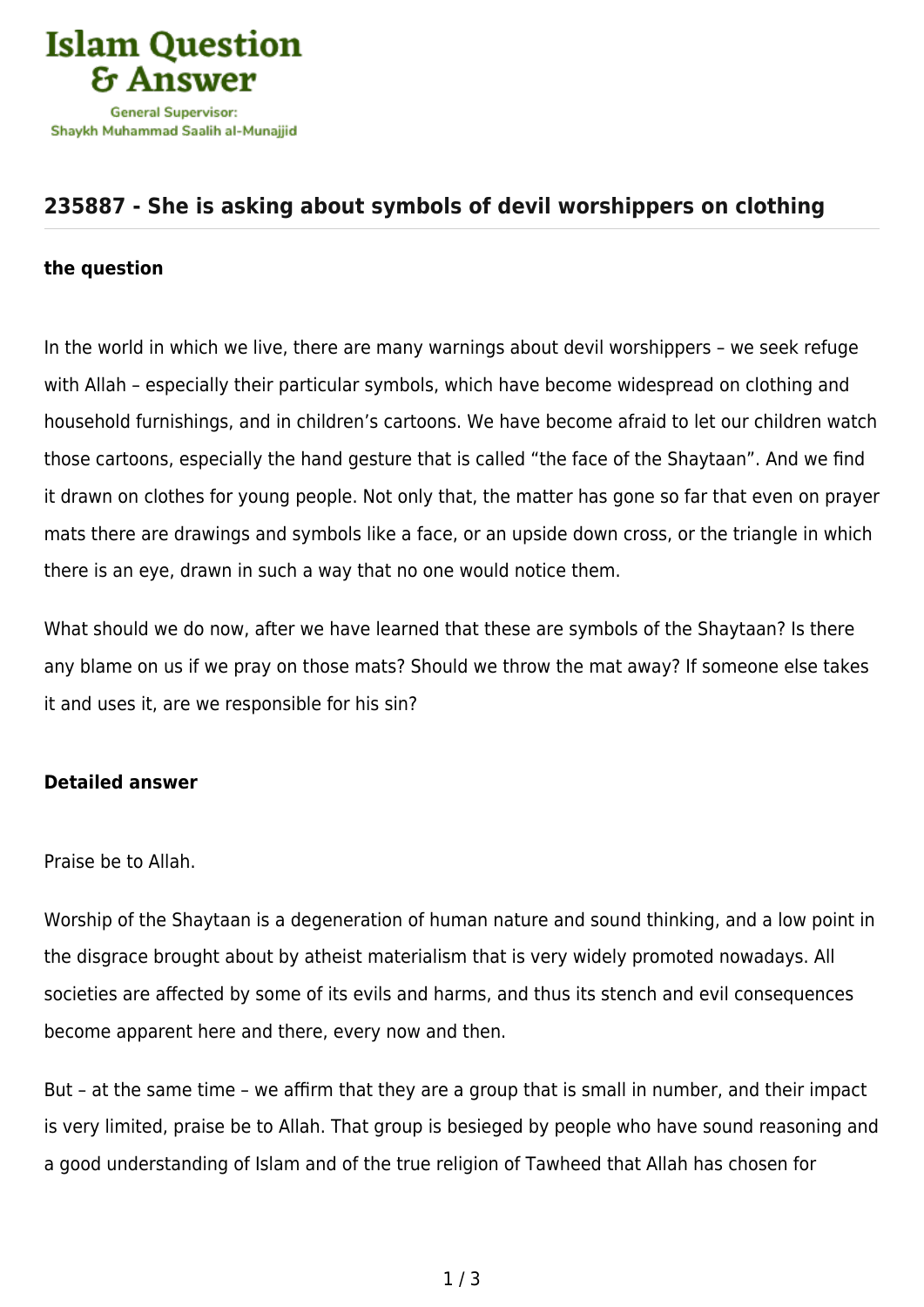

humanity. It is also besieged by Islamic teachings that promote the values and morals that the Muslim peoples venerate and believe in, praise be to Allah. This means that the Muslims have some level of immunity against such ideas and beliefs, which are presented in an attractive manner as something rational. So it is more appropriate that sound precautions should be very effective against such mythical ideas that no one follows except the dregs of humanity and sickminded people.

We have previously discussed in detail on our website the "devil worshippers"; you can read about them in the answer to question no. [133898](https://islamqa.com/en/answers/133898) .

With regard to your question about the symbols of this group or any other religious group, such as the cross or the eye inside a triangle, and the like, Muslims are very well aware of them, praise be to Allah. The Islamic ruling is that one should get rid of them by covering them or erasing them, and we should avoid making them or buying anything on which they appear. The Prophet (blessings and peace of Allah be upon him) would not leave anything in his house on which there were crosses but he would erase that image. Narrated by al-Bukhaari (5952).

The correct analogy is to do that also with the symbols of other religions and sects, on condition that it is prominent and visible, without going to extremes in imagining that such symbols are there, and without developing intrusive thoughts to the extent that you imagine these symbols to be in everything around you.

If you are certain, after that, that there are some clothes or toys and the like on which there are any of these symbols of disbelief, whether it is devil worship or anything else, then you must erase the symbol if possible, by any means, such as erasing it, covering it, or changing its shape. Then there will be no blame on you after that if you make use of these clothes and the like.

See the answer to question no. [121170](https://islamqa.com/en/answers/121170) : Shapes of crosses and how to deal with them in the products around us.